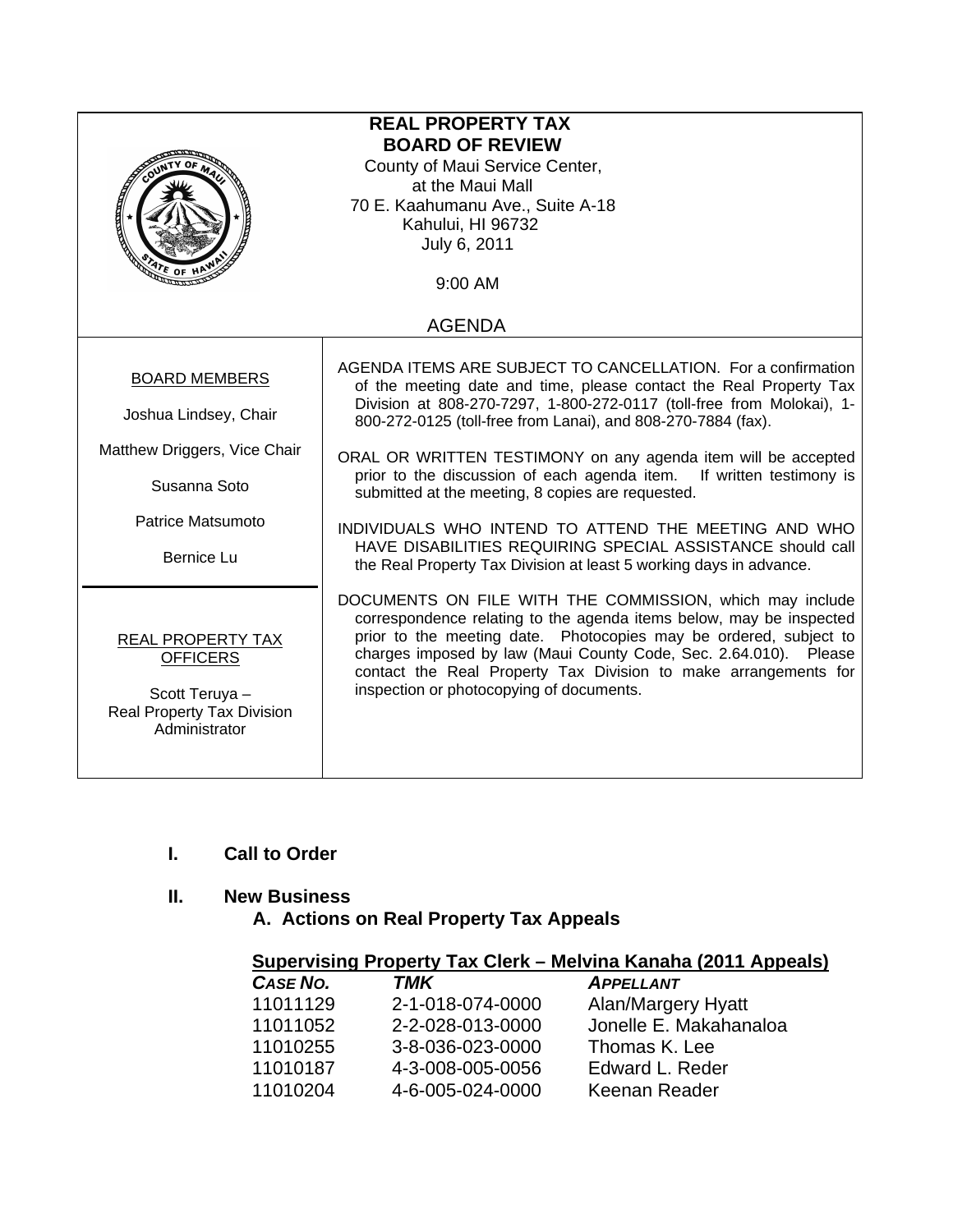|--|

| <b>CASE NO.</b>            | <b>TMK</b>                                          | <b>APPELLANT</b>         |
|----------------------------|-----------------------------------------------------|--------------------------|
| <b>MAUI BANYAN</b>         |                                                     |                          |
| 10009267                   | 3-9-004-005-0008                                    | Maui Banyan              |
| 10009269                   | 3-9-004-005-0015                                    | Maui Banyan              |
| 10009272                   | 3-9-001-043-0215                                    | Maui Banyan              |
| 10009274                   | 3-9-001-043-0217                                    | Maui Banyan              |
| <b>MAUI BEACH RESORT</b>   |                                                     |                          |
| 10009175                   | 3-9-001-043-0004                                    | Maui Beach Resort        |
| 10009187                   | 3-9-001-043-0014                                    | Maui Beach Resort        |
| 10009201                   | 3-9-001-043-0019                                    | <b>Maui Beach Resort</b> |
| 10009206                   | 3-9-001-043-0020                                    | Maui Beach Resort        |
| 10009208                   | 3-9-001-043-0025                                    | Maui Beach Resort        |
| 10009214                   | 3-9-001-043-0026                                    | Maui Beach Resort        |
| 10009217                   | 3-9-001-043-0027                                    | Maui Beach Resort        |
| 10009220                   | 3-9-001-043-0028                                    | Maui Beach Resort        |
| 10009224                   | 3-9-001-043-0029                                    | Maui Beach Resort        |
| 10009228                   | 3-9-001-043-0031                                    | Maui Beach Resort        |
| 10009231                   | 3-9-001-043-0032                                    | Maui Beach Resort        |
| 10009232                   | 3-9-001-043-0033                                    | Maui Beach Resort        |
| 10009234                   | 3-9-001-043-0035                                    | <b>Maui Beach Resort</b> |
| 10009238                   | 3-9-001-043-0036                                    | Maui Beach Resort        |
| 10009239                   | 3-9-001-043-0037                                    | Maui Beach Resort        |
| 10009243                   | 3-9-001-043-0043                                    | Maui Beach Resort        |
| 10009246                   | 3-9-001-043-0044                                    | Maui Beach Resort        |
| 10009249                   | 3-9-001-043-0049                                    | Maui Beach Resort        |
| 10009252                   | 3-9-001-043-0050                                    | Maui Beach Resort        |
| 10009255                   | 3-9-001-043-0051                                    | Maui Beach Resort        |
| 10009256                   | 3-9-001-043-0052                                    | Maui Beach Resort        |
| 10009263                   | 3-9-001-043-0053                                    | Maui Beach Resort        |
|                            | Real Property Appraiser Kyle Shimizu (2010 Appeals) |                          |
| CASE NO.                   | <b>TMK</b>                                          | <b>APPELLANT</b>         |
| <b>KAHANA VILLA RESORT</b> |                                                     |                          |
| 10008964                   | 4-3-010-013-0010                                    | Kahana Villa Resort      |
| 10009004                   | 4-3-010-013-0011                                    | Kahana Villa Resort      |
| 10009015                   | 4-3-010-013-0031                                    | Kahana Villa Resort      |
| 10009024                   | 4-3-010-013-0032                                    | Kahana Villa Resort      |
| 10009031                   | 4-3-010-013-0033                                    | Kahana Villa Resort      |
| 10009037                   | 4-3-010-013-0034                                    | Kahana Villa Resort      |

| UAJL ITU.                  | , ,,,, ,         | AFFLLLANI           |
|----------------------------|------------------|---------------------|
| <b>KAHANA VILLA RESORT</b> |                  |                     |
| 10008964                   | 4-3-010-013-0010 | Kahana Villa Resort |
| 10009004                   | 4-3-010-013-0011 | Kahana Villa Resort |
| 10009015                   | 4-3-010-013-0031 | Kahana Villa Resort |
| 10009024                   | 4-3-010-013-0032 | Kahana Villa Resort |
| 10009031                   | 4-3-010-013-0033 | Kahana Villa Resort |
| 10009037                   | 4-3-010-013-0034 | Kahana Villa Resort |
| 10009042                   | 4-3-010-013-0035 | Kahana Villa Resort |
| 10009059                   | 4-3-010-013-0036 | Kahana Villa Resort |
| 10009066                   | 4-3-010-013-0037 | Kahana Villa Resort |
| 10009077                   | 4-3-010-013-0044 | Kahana Villa Resort |
| 10009082                   | 4-3-010-013-0051 | Kahana Villa Resort |
| 10009087                   | 4-3-010-013-0052 | Kahana Villa Resort |
| 10009093                   | 4-3-010-013-0071 | Kahana Villa Resort |
| 10009102                   | 4-3-010-013-0072 | Kahana Villa Resort |
|                            |                  |                     |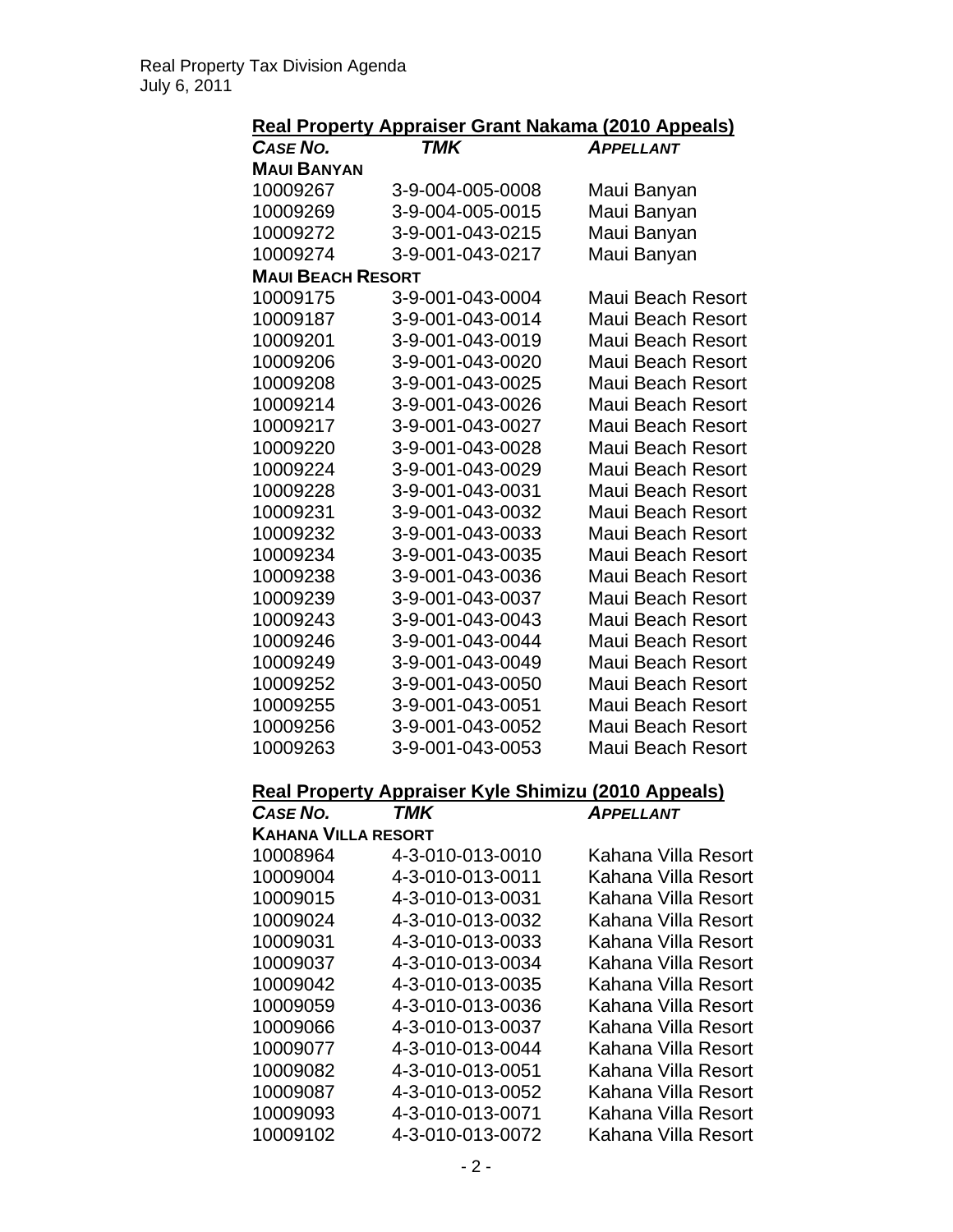### **Real Property Appraiser Kyle Shimizu (2010 Appeals cont'd)**

| CASE NO.                   | TMK              | <b>APPELLANT</b>    |
|----------------------------|------------------|---------------------|
| <b>KAHANA VILLA RESORT</b> |                  |                     |
| 10009114                   | 4-3-010-013-0074 | Kahana Villa Resort |
| 10009119                   | 4-3-010-013-0076 | Kahana Villa Resort |
| 10009124                   | 4-3-010-013-0079 | Kahana Villa Resort |
| 10009127                   | 4-3-010-013-0080 | Kahana Villa Resort |
| 10009132                   | 4-3-010-013-0100 | Kahana Villa Resort |
| 10008964                   | 4-3-010-013-0010 | Kahana Villa Resort |
| 10008964                   | 4-3-010-013-0010 | Kahana Villa Resort |

#### **Real Property Appraiser Edward Pa'a (2010 Appeals)**

| <b>CASE NO.</b>            | TMK              | APPELLANT           |
|----------------------------|------------------|---------------------|
| <b>HONO KOA RESORT</b>     |                  |                     |
| 10008918                   | 4-3-006-014-0005 | Hono Koa            |
| 10008945                   | 4-3-006-014-0007 | Hono Koa            |
| 10008956                   | 4-3-006-014-0012 | Hono Koa            |
| 10008968                   | 4-3-006-014-0014 | Hono Koa            |
| 10008986                   | 4-3-006-014-0021 | Hono Koa            |
| <b>KAHANA BEACH RESORT</b> |                  |                     |
| 10008894                   | 4-3-010-001-0001 | Kahana Beach Resort |
| 10008908                   | 4-3-010-001-0002 | Kahana Beach Resort |
| 10008918                   | 4-3-010-001-0004 | Kahana Beach Resort |
| 10008922                   | 4-3-010-001-0005 | Kahana Beach Resort |
| 10008927                   | 4-3-010-001-0006 | Kahana Beach Resort |
| 10008930                   | 4-3-010-001-0007 | Kahana Beach Resort |
| 10008933                   | 4-3-010-001-0008 | Kahana Beach Resort |
| 10008935                   | 4-3-010-001-0009 | Kahana Beach Resort |
| 10008939                   | 4-3-010-001-0011 | Kahana Beach Resort |
| 10008942                   | 4-3-010-001-0012 | Kahana Beach Resort |
| 10008947                   | 4-3-010-001-0013 | Kahana Beach Resort |
| 10008951                   | 4-3-010-001-0014 | Kahana Beach Resort |
| 10008954                   | 4-3-010-001-0015 | Kahana Beach Resort |
| 10008959                   | 4-3-010-001-0016 | Kahana Beach Resort |
| 10008963                   | 4-3-010-001-0018 | Kahana Beach Resort |
| 10008966                   | 4-3-010-001-0019 | Kahana Beach Resort |
| 10008971                   | 4-3-010-001-0020 | Kahana Beach Resort |
| 10008975                   | 4-3-010-001-0021 | Kahana Beach Resort |
| 10008979                   | 4-3-010-001-0022 | Kahana Beach Resort |
| 10008982                   | 4-3-010-001-0023 | Kahana Beach Resort |
| 10008985                   | 4-3-010-001-0025 | Kahana Beach Resort |
| 10008992                   | 4-3-010-001-0026 | Kahana Beach Resort |
| 10008996                   | 4-3-010-001-0027 | Kahana Beach Resort |
| 10008998                   | 4-3-010-001-0028 | Kahana Beach Resort |
| 10009002                   | 4-3-010-001-0029 | Kahana Beach Resort |
| 10009007                   | 4-3-010-001-0030 | Kahana Beach Resort |
| 10009012                   | 4-3-010-001-0032 | Kahana Beach Resort |
| 10009070                   | 4-3-010-001-0033 | Kahana Beach Resort |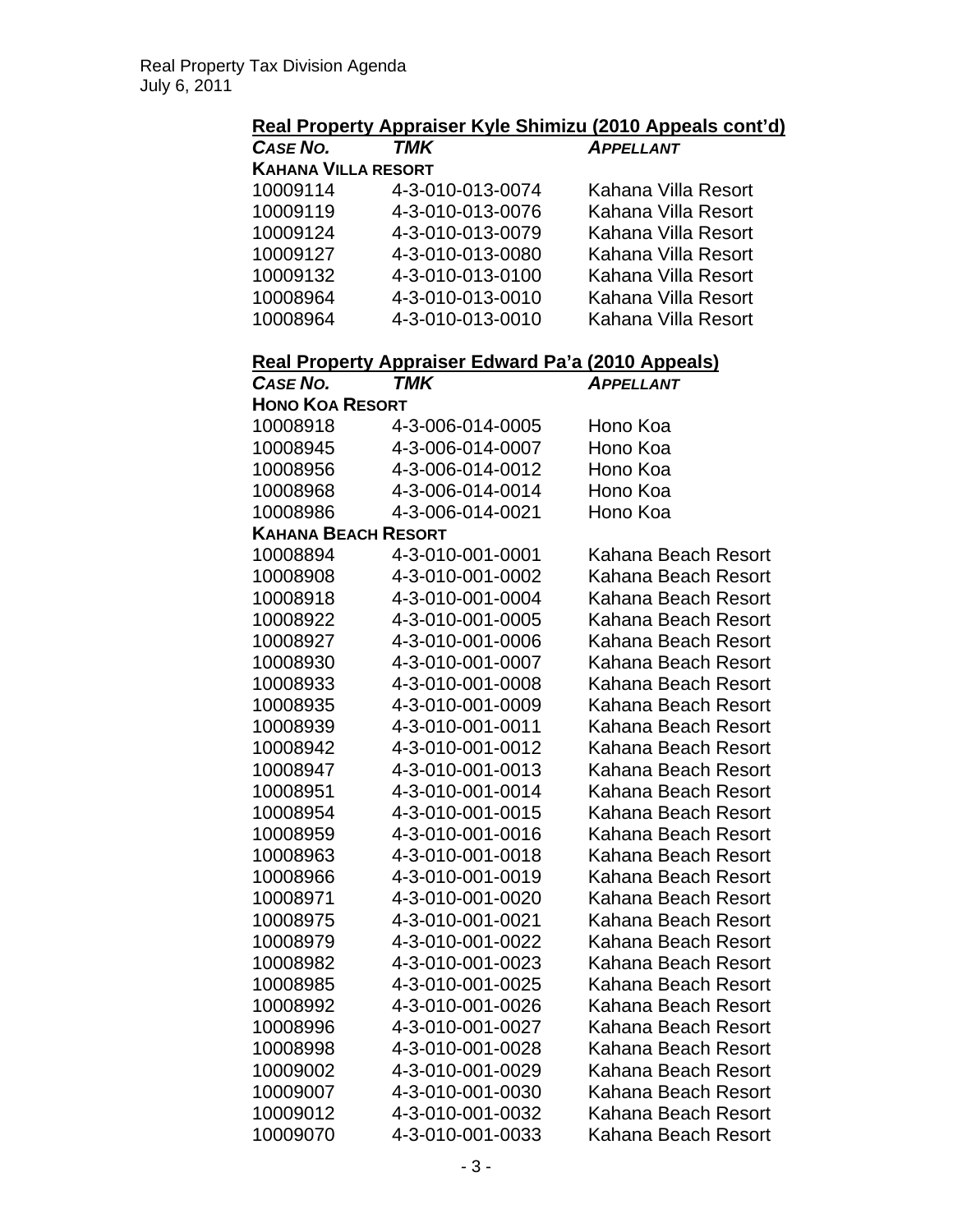| <b>CASE NO.</b>            | <b>TMK</b>       | Real Property Appraiser Edward Pa'a (2010 Appeals cont'd)<br><b>APPELLANT</b> |
|----------------------------|------------------|-------------------------------------------------------------------------------|
| <b>KAHANA BEACH RESORT</b> |                  |                                                                               |
| 10009074                   | 4-3-010-001-0034 | Kahana Beach Resort                                                           |
| 10009078                   | 4-3-010-001-0035 | Kahana Beach Resort                                                           |
| 10009080                   | 4-3-010-001-0036 | Kahana Beach Resort                                                           |
| 10009083                   | 4-3-010-001-0037 | Kahana Beach Resort                                                           |
| 10009086                   | 4-3-010-001-0039 | Kahana Beach Resort                                                           |
| 10009089                   | 4-3-010-001-0040 | Kahana Beach Resort                                                           |
| 10009092                   | 4-3-010-001-0041 | Kahana Beach Resort                                                           |
| 10009096                   | 4-3-010-001-0042 | Kahana Beach Resort                                                           |
| 10009101                   | 4-3-010-001-0043 | Kahana Beach Resort                                                           |
| 10009105                   | 4-3-010-001-0044 | Kahana Beach Resort                                                           |
| 10009109                   | 4-3-010-001-0046 | Kahana Beach Resort                                                           |
| 10009111                   | 4-3-010-001-0047 | Kahana Beach Resort                                                           |
| 10009121                   | 4-3-010-001-0048 | Kahana Beach Resort                                                           |
| 10009130                   | 4-3-010-001-0049 | Kahana Beach Resort                                                           |
| 10009136                   | 4-3-010-001-0050 | Kahana Beach Resort                                                           |
| 10009185                   | 4-3-010-001-0051 | Kahana Beach Resort                                                           |
| 10009192                   | 4-3-010-001-0053 | Kahana Beach Resort                                                           |
| 10009200                   | 4-3-010-001-0054 | Kahana Beach Resort                                                           |
| 10009203                   | 4-3-010-001-0055 | Kahana Beach Resort                                                           |
| 10009205                   | 4-3-010-001-0056 | Kahana Beach Resort                                                           |
| 10009207                   | 4-3-010-001-0057 | Kahana Beach Resort                                                           |
| 10009211                   | 4-3-010-001-0058 | Kahana Beach Resort                                                           |
| 10009216                   | 4-3-010-001-0060 | Kahana Beach Resort                                                           |
| 10008890                   | 4-3-010-001-0061 | Kahana Beach Resort                                                           |
| 10008934                   | 4-3-010-001-0062 | Kahana Beach Resort                                                           |
| 10008940                   | 4-3-010-001-0063 | Kahana Beach Resort                                                           |
| 10008950                   | 4-3-010-001-0064 | Kahana Beach Resort                                                           |
| 10009045                   | 4-3-010-001-0065 | Kahana Beach Resort                                                           |
| 10009084                   | 4-3-010-001-0067 | Kahana Beach Resort                                                           |
| 10009090                   | 4-3-010-001-0068 | Kahana Beach Resort                                                           |
| 10009100                   | 4-3-010-001-0069 | Kahana Beach Resort                                                           |
| 10009107                   | 4-3-010-001-0070 | Kahana Beach Resort                                                           |
| 10009115                   | 4-3-010-001-0071 | Kahana Beach Resort                                                           |
| 10009139                   | 4-3-010-001-0072 | Kahana Beach Resort                                                           |
| 10009150                   | 4-3-010-001-0074 | Kahana Beach Resort                                                           |
| 10009162                   | 4-3-010-001-0075 | Kahana Beach Resort                                                           |
| 10009167                   | 4-3-010-001-0076 | Kahana Beach Resort                                                           |
| 10009170                   | 4-3-010-001-0077 | Kahana Beach Resort                                                           |
| 10009173                   | 4-3-010-001-0078 | Kahana Beach Resort                                                           |
| 10009177                   | 4-3-010-001-0079 | Kahana Beach Resort                                                           |
| 10009182                   | 4-3-010-001-0081 | Kahana Beach Resort                                                           |
| 10009191                   | 4-3-010-001-0082 | Kahana Beach Resort                                                           |
| 10009196                   | 4-3-010-001-0083 | Kahana Beach Resort                                                           |
| 10009202                   | 4-3-010-001-0084 | Kahana Beach Resort                                                           |
|                            |                  |                                                                               |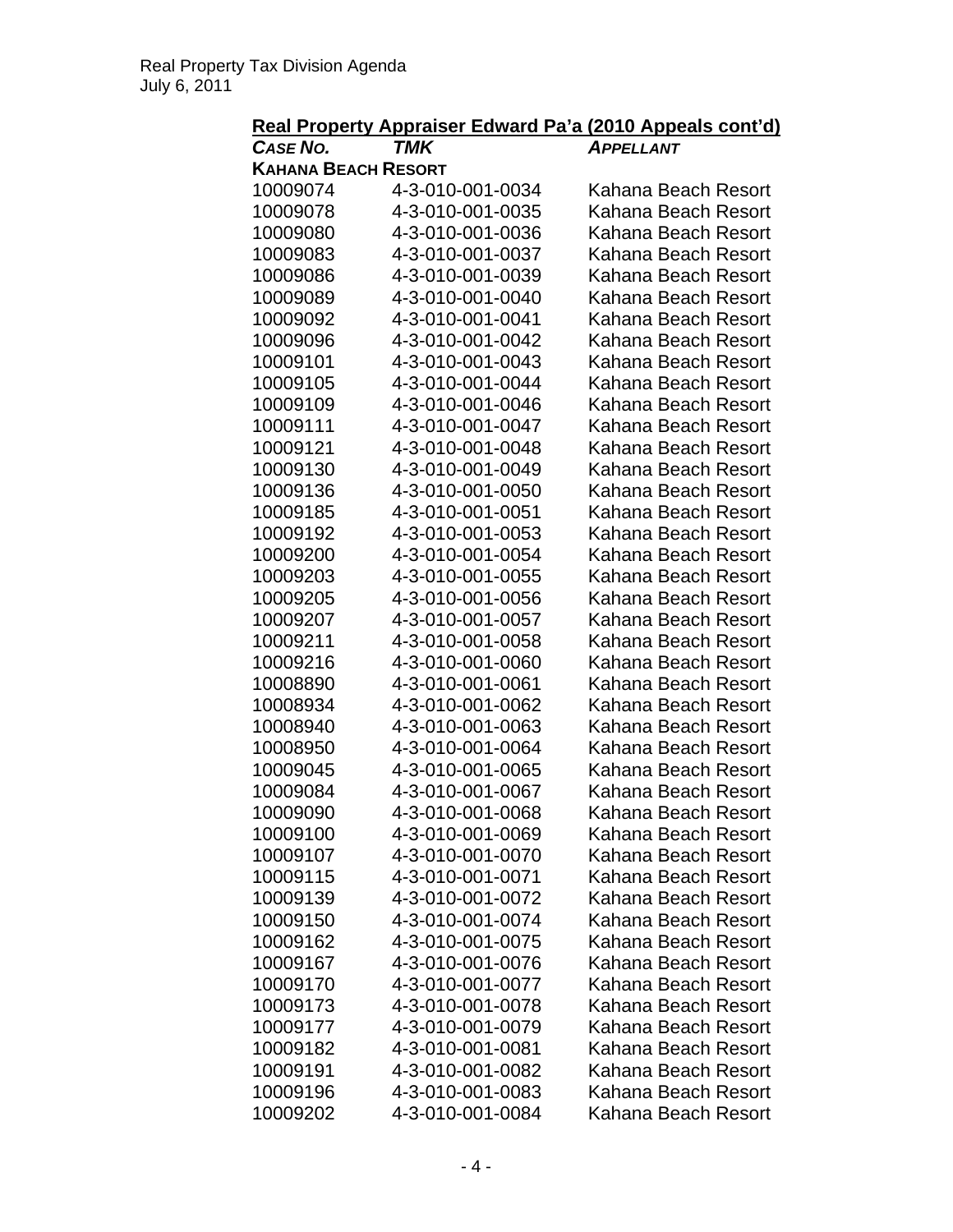|                        | Real Property Appraiser Edward Pa'a (2010 Appeals) |                                    |
|------------------------|----------------------------------------------------|------------------------------------|
| <b>CASE NO.</b>        | <b>TMK</b>                                         | <b>APPELLANT</b>                   |
| <b>SANDS OF KAHANA</b> |                                                    |                                    |
| 10009047               | 4-3-010-002-0017                                   | Sands of Kahana                    |
| 10009062               | 4-3-010-002-0018                                   | Sands of Kahana                    |
| 10009072               | 4-3-010-002-0019                                   | Sands of Kahana                    |
| 10009079               | 4-3-010-002-0023                                   | Sands of Kahana                    |
| 10009085               | 4-3-010-002-0024                                   | Sands of Kahana                    |
| 10009091               | 4-3-010-002-0025                                   | Sands of Kahana                    |
| 10009104               | 4-3-010-002-0029                                   | Sands of Kahana                    |
| 10009112               | 4-3-010-002-0030                                   | Sands of Kahana                    |
| 10009118               | 4-3-010-002-0031                                   | Sands of Kahana                    |
| 10009125               | 4-3-010-002-0035                                   | Sands of Kahana                    |
| 10009131               | 4-3-010-002-0036                                   | Sands of Kahana                    |
| 10009138               | 4-3-010-002-0037                                   | Sands of Kahana                    |
| 10009142               | 4-3-010-002-0040                                   | Sands of Kahana                    |
| 10009148               | 4-3-010-002-0044                                   | Sands of Kahana                    |
| 10009154               | 4-3-010-002-0045                                   | Sands of Kahana                    |
| 10009159               | 4-3-010-002-0046                                   | Sands of Kahana                    |
| 10009163               | 4-3-010-002-0047                                   | Sands of Kahana                    |
| 10009258               | 4-3-010-002-0048                                   | Sands of Kahana                    |
| 10009261               | 4-3-010-002-0052                                   | Sands of Kahana                    |
| 10009276               | 4-3-010-002-0053                                   | Sands of Kahana                    |
| 10009284               | 4-3-010-002-0056                                   | Sands of Kahana                    |
| 10009286               | 4-3-010-002-0057                                   | Sands of Kahana                    |
| 10009288               | 4-3-010-002-0059                                   | Sands of Kahana                    |
|                        |                                                    |                                    |
| 10009290<br>10009292   | 4-3-010-002-0060<br>4-3-010-002-0061               | Sands of Kahana<br>Sands of Kahana |
| 10008917               |                                                    | Sands of Kahana                    |
|                        | 4-3-010-002-0062                                   | Sands of Kahana                    |
| 10008937               | 4-3-010-002-0064                                   |                                    |
| 10008948               | 4-3-010-002-0068                                   | Sands of Kahana                    |
| 10008957               | 4-3-010-002-0070                                   | Sands of Kahana                    |
| 10008970               | 4-3-010-002-0073                                   | Sands of Kahana                    |
| 10008980               | 4-3-010-002-0075                                   | Sands of Kahana                    |
| 10009000               | 4-3-010-002-0076                                   | Sands of Kahana                    |
| 10009008               | 4-3-010-002-0081                                   | Sands of Kahana                    |
| 10009013               | 4-3-010-002-0082                                   | Sands of Kahana                    |
| 10009019               | 4-3-010-002-0086                                   | Sands of Kahana                    |
| 10009030               | 4-3-010-002-0088                                   | Sands of Kahana                    |
| 10009034               | 4-3-010-002-0090                                   | Sands of Kahana                    |
| 10009041               | 4-3-010-002-0097                                   | Sands of Kahana                    |
| 10009050               | 4-3-010-002-0110                                   | Sands of Kahana                    |
| 10009056               | 4-3-010-002-0112                                   | Sands of Kahana                    |
| 10009060               | 4-3-010-002-0117                                   | Sands of Kahana                    |
| 10009094               | 4-3-010-002-0119                                   | Sands of Kahana                    |
| 10009103               | 4-3-010-002-0123                                   | Sands of Kahana                    |
| 10009108               | 4-3-010-002-0129                                   | Sands of Kahana                    |
| 10009113               | 4-3-010-002-0135                                   | Sands of Kahana                    |